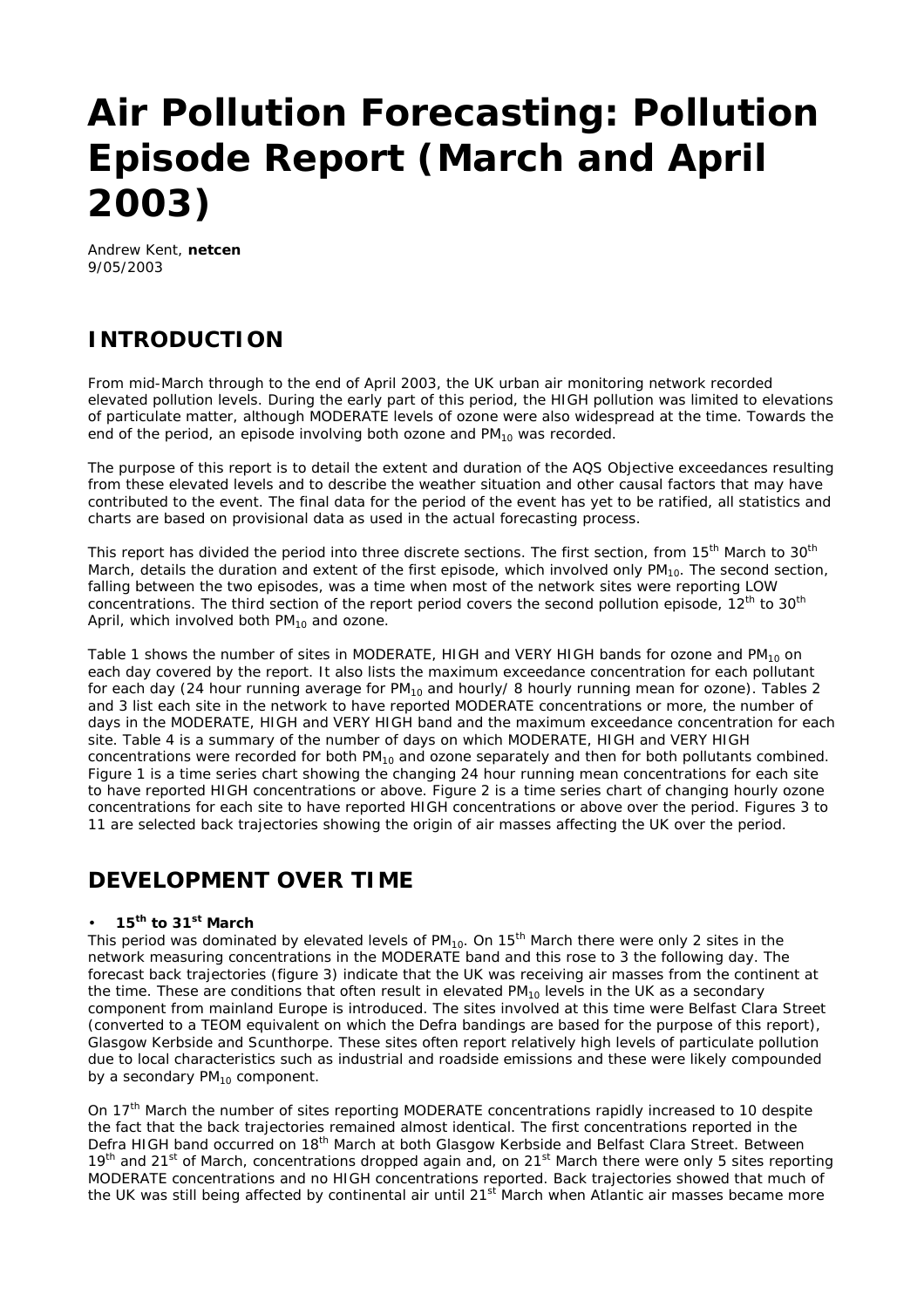influential (figure 4). Back trajectories for  $22<sup>nd</sup>$  March (figure 5) onwards indicate a change in wind direction back towards the continent which resulted in rising concentrations again. HIGH concentrations were reported between  $22<sup>nd</sup>$  and  $26<sup>th</sup>$  March with the main episode. On  $24<sup>th</sup>$  March, there were 3 network sites (Glasgow Kerbside, Belfast Clara Street and Leamington Spa) reporting HIGH concentrations and a maximum 24 hour running mean concentration of 93 mgm<sup>-3</sup> was reached at Leamington Spa. While increased levels of PM<sub>10</sub> at Glasgow Kerbside and Belfast Clara Street can be justified by local sources with the possible addition of a secondary component, it is hard to explain the HIGH levels at Leamington Spa. This site has comparatively low background levels and reaching such high levels suggests that a local source such as construction activity may be involved, particularly given the rapid increase in levels. On 24th March at 7.00 Leamington Spa was reporting a 24 hour running average of just 30 *m*gm-3. This had risen to the 89 *m*gm-3 (well into the HIGH band) by 15.00 the same day and peaked at 104 *m*gm-3 (the VERY HIGH band) at 11.00 on the following morning. This was the only occasion of VERY HIGH levels in this first episode. The back trajectories (figure 6) provide little justification that a significant continental component was involved at the height of this event, although it should be remembered that they only track back 96 hours. Longer trajectories may have shown air masses originating from more Central Europe.

After 25<sup>th</sup> March, as figure 1 shows, levels at most sites decreased. Scunthorpe, Belfast Clara Street and Sheffield Centre were notable exception, rising over 28<sup>th</sup> and 29<sup>th</sup> March. Belfast Clara Street reached a peak of 98 *mg*m<sup>-3</sup> (just lower than the VERY HIGH band) on 28<sup>th</sup> March. Scunthorpe reached 24 hour running mean levels of 95 *m*gm-3 on 29th March. Sheffield just entered the HIGH band for a short time on 29<sup>th</sup> March with a 24 hour running mean of 79 *m*gm<sup>-3</sup>. The reason for this is likely the proximity of Glasgow Kerbside to the significant roadside source and emissions from the nearby steelworks at Scunthorpe. Specific local sources near the Sheffield Centre site can only be speculative but, being a city centre site, it is likely that road traffic emissions may have contributed. All 3 sites reported dropping concentrations thereafter and by 31<sup>st</sup> March there were only 2 sites reporting MODERATE concentrations. The UK was being influenced by clean Atlantic air masses from the west on 31<sup>st</sup> March (figure 7).

While this episode was limited to  $PM_{10}$ , figure 2 indicates that levels of ozone, although limited to the MODERATE band, were following a similar trend, also peaking between  $23<sup>rd</sup>$  and  $25<sup>th</sup>$  March before dropping off again.

#### • **1 st April to 12th April**

Pollution concentrations over this period were generally low across the network as figure 1 confirms. For the first week of April there were only 2 sites that reported MODERATE concentrations. These were Scunthorpe (on 1<sup>st</sup> and 3<sup>rd</sup> April) and Leamington Spa (on 4<sup>th</sup> and 5<sup>th</sup> April). The wind conditions during this time were typified by the back trajectories for 5<sup>th</sup> April (figure 8) which illustrate how the UK was fed by clean north westerly air masses originating over the Atlantic.

Increasing PM<sub>10</sub> levels which reached the MODERATE band at Scunthorpe and Thurrock on  $6<sup>th</sup>$  and  $7<sup>th</sup>$ April are not associated with any significant change in the back trajectories. These are likely the result of local sources which may have been exacerbated by worsening dispersion conditions. Both sites are known to be influenced by local industry – the steelworks near Scunthorpe and an organochemicals processing factory near Thurrock. This explains the notably sharp rise into the VERY HIGH band of the  $PM_{10}$  24 hour running mean concentration measured at Thurrock over 9<sup>th</sup> April. This rose from 32 *m*gm<sup>-3</sup> at 23.00 on 8<sup>th</sup> April to 117 mgm<sup>-3</sup> at 22.00 on 9<sup>th</sup> April. Despite these sites, 2 days (2<sup>nd</sup> and 6<sup>th</sup> April) saw every network site reporting concentrations in the LOW band once more.

#### • **12th to 30th April**

 $\overline{a}$ 

By 12<sup>th</sup> April, levels across the network, particularly at the Scunthorpe site were beginning to rise again. This was the beginning of a second episode which included  $PM_{10}$  and ozone. Back trajectories for 12<sup>th</sup> April show that the winds have swung round from an easterly direction and were bringing air from Scandinavia and central Europe. By 13<sup>th</sup> April, south easterly winds were bringing the UK air masses that had crossed significant European pollution sources (see figure 9). Concentrations at Scunthorpe rose more than at other sites and by the end of 13<sup>th</sup> April it was reporting a 24 hour running average concentration of 90 *m*gm-3, well into the HIGH band. On 14th April winds had become strong and southerly (see figure 10). Interestingly, there were Saharan dust storms (details of which can be found on the internet at the links provided below) reported at this time<sup>12</sup>. These internet links provide MODIS (Moderate Resolution Imaging Spectroradiometer) images of the Saharan dust storm events, taken from the Terra satellite. These images both show the tan coloured swirls of Saharan dust over the UK and surroundings. As one of the links suggests<sup>2</sup>, the greyer haze is more likely to be air pollution rather than

<sup>1</sup> http://earthobservatory.nasa.gov/NaturalHazards/natural\_hazards\_v2.php3?img\_id=10183

<sup>2</sup> http://earthobservatory.nasa.gov/NaturalHazards/natural\_hazards\_v2.php3?img\_id=10181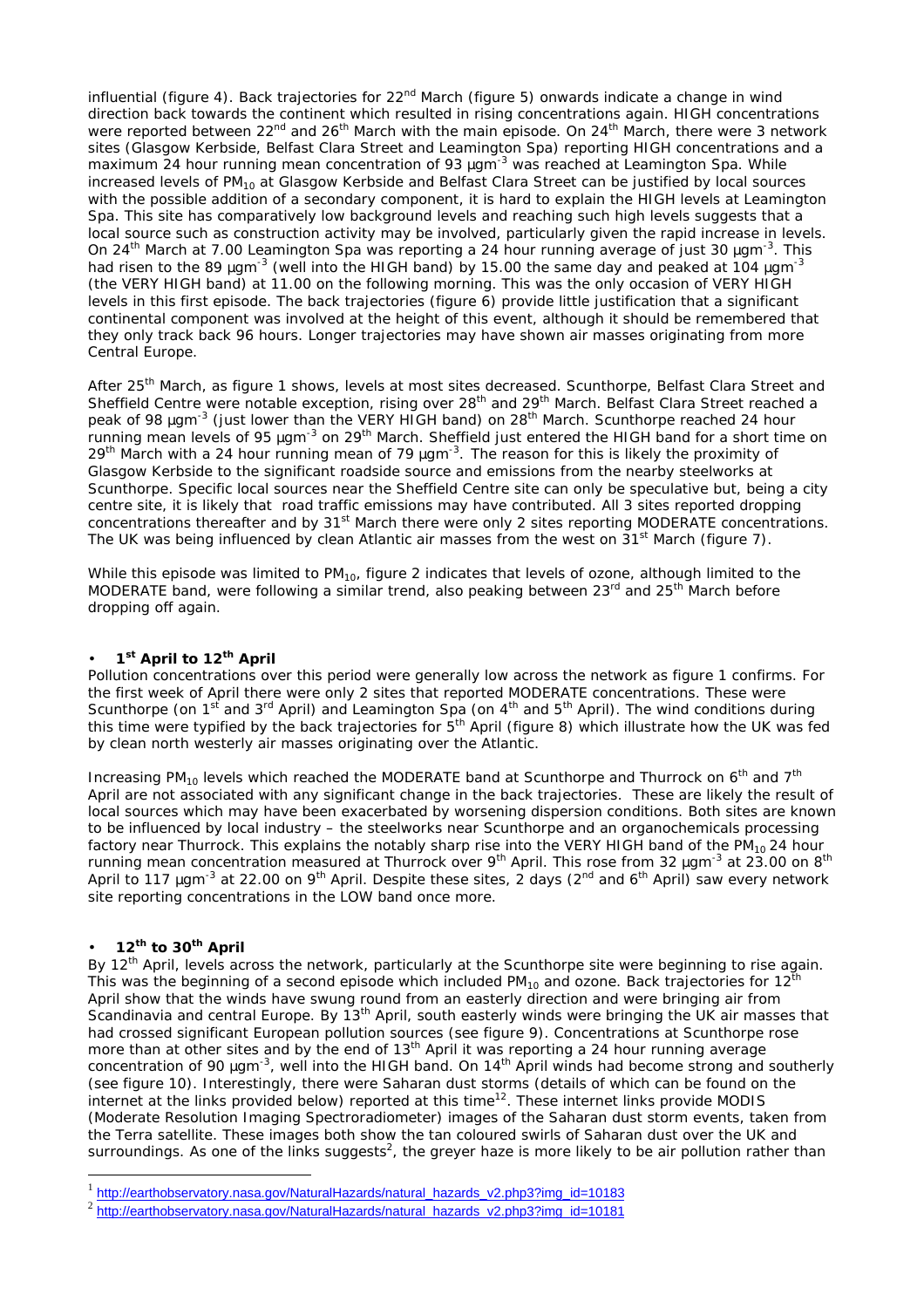Saharan dust. These dust storms are likely to have contributed to UK particulate levels as a result of the strong winds from the continent between  $14<sup>th</sup>$  April and  $18<sup>th</sup>$  April.

Scunthorpe was the only site to have reported VERY HIGH concentrations of  $PM_{10}$  during this period (reaching a maximum 24 hour running mean concentration of 118 *m*gm-3 on 18th April. Redcar also entered the HIGH band over 16th and 17th April, reaching a maximum 24 hour running mean of 94 *m*gm-3 on 16<sup>th</sup> April. The Redcar site is located in close proximity to a number of heavy industries which are likely to have contributed to the HIGH levels recorded. Levels declined again on 19<sup>th</sup> April. The back trajectories show the wind direction to have moved easterly/ north easterly again which, while removing the influence of Saharan dust, would still expose the UK to air masses that had passed over significant European industrial sources. In fact, the back trajectories on 19<sup>th</sup> April were very similar to those on 9<sup>th</sup> April when Thurrock was the only network site reporting elevated  $PM_{10}$  concentrations. From 19<sup>th</sup> April onwards, the wind direction moved between south easterly and north easterly (see figure 11) and  $PM_{10}$ levels remained significantly lower than they had been over the previous week. Only Scunthorpe and Port Talbot reported HIGH concentrations again during the period (on 20<sup>th</sup> and 24<sup>th</sup> at Scunthorpe and on  $23<sup>rd</sup>$  at Port Talbot). Port Talbot PM<sub>10</sub> concentrations are known to be influenced by the large steelworks nearby and it is likely that this local source was a contributory factor. By 26<sup>th</sup> April all sites in the UK automatic air monitoring network were reporting LOW concentrations again, and the winds were south westerly, bringing air from the Atlantic.

Elevated ozone concentrations were closely correlated with elevated concentrations of PM<sub>10</sub> and HIGH levels were recorded on 16<sup>th</sup>, 17<sup>th</sup> and 18<sup>th</sup> April, the same time as VERY HIGH concentrations of PM<sub>10</sub>. Network sites that reported HIGH ozone levels were Harwell, Wigan Leigh and Strath Vaich; all rural sites. As table 1 shows, this episode was not as pronounced for ozone as it was for  $PM_{10}$ . Only 3 sites reported HIGH concentrations over 3 days and the highest concentration of 93 ppb (at Harwell on 18<sup>th</sup> April) was only just into the HIGH band.

# **CONCLUSION**

- The period between 15<sup>th</sup> March and 30<sup>th</sup> April saw several network sites in the HIGH and VERY HIGH  $PM_{10}$  bands on several occasions and for several days at a time. MODERATE concentrations were recorded at widespread sites across the network from a prolonged period.
- The sites that reported HIGH and VERY HIGH concentrations over the period are those that are associated with significant local industrial and road traffic sources (Glasgow Kerbside, Redcar, Port Talbot, Thurrock, Scunthorpe). It is likely that these sources (possibly exacerbated by poor atmospheric dispersion) were a major causal factor. Leamington Spa was an exception to this and it is likely HIGH levels recorded here can be attributed to some temporary local factor such as nearby construction work.
- While the back trajectories sometimes failed to explain the extent and timing of these elevated concentrations, it is likely that an additional contribution to UK domestic  $PM_{10}$  levels resulted from a secondary continental component. This secondary component is likely to have been compounded between 14<sup>th</sup> and 18<sup>th</sup> April when Saharan dust storms influenced the UK.
- ß MODERATE ozone concentrations were reported throughout the network across the period. HIGH concentrations of ozone corresponded with increased concentrations of  $PM_{10}$  at times when back trajectories indicated continental air masses influencing the UK. It is likely that these air masses, brought in continental ozone and ozone precursors to the UK in addition to a secondary  $PM_{10}$ component. Warm temperatures and long hours of bright sunshine, which are necessary to allow the ozone forming chemical reactions to take place, typified the period.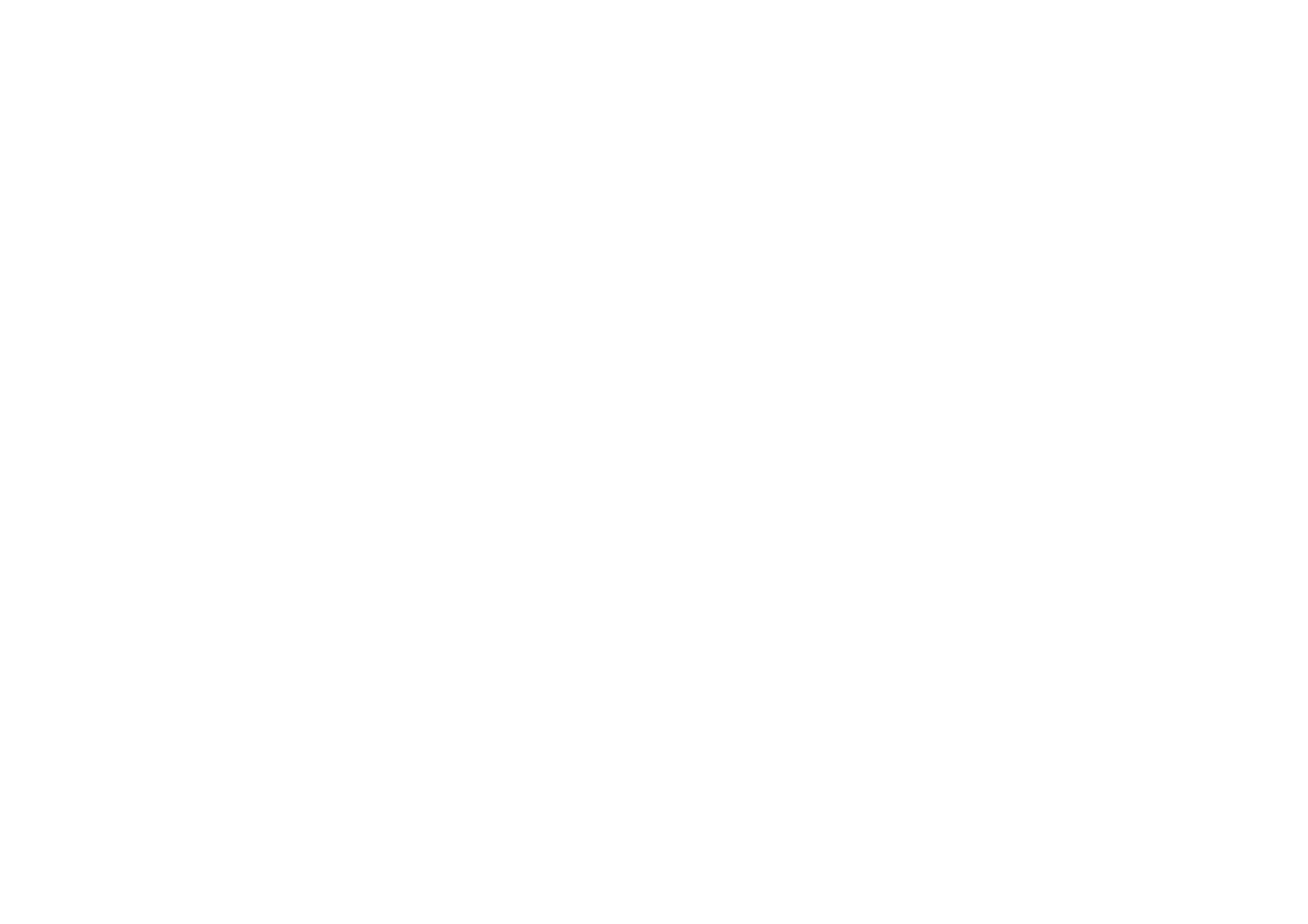|          | $PM_{10}$        |                  |                   | Ozone             |                |                  |                   |                   |
|----------|------------------|------------------|-------------------|-------------------|----------------|------------------|-------------------|-------------------|
| Date     | Max exceedance   | Number of        | Number of         | Number of V       | Max exceedance | <b>Number of</b> | <b>Number of</b>  | Number of V       |
|          | $(\mu g \, m-3)$ | <b>MOD sites</b> | <b>HIGH sites</b> | <b>HIGH sites</b> | (ppb)          | <b>MOD sites</b> | <b>HIGH sites</b> | <b>HIGH sites</b> |
| 15/03/03 | 53               | $\overline{c}$   |                   |                   | 54             | $\mathbf{1}$     |                   |                   |
| 16/03/03 | 62               | 3                |                   |                   | 57             | $\overline{7}$   |                   |                   |
| 17/03/03 | 63               | 10               |                   |                   | 62             | $\overline{7}$   |                   |                   |
| 18/03/03 | 79               | 11               | $\overline{2}$    |                   | 62             | 5                |                   |                   |
| 19/03/03 | 88               | 20               | $\mathbf{1}$      |                   | 65             | 6                |                   |                   |
| 20/03/03 | 74               | 20               |                   |                   | 64             | 5                |                   |                   |
| 21/03/03 | 59               | 5                |                   |                   | 63             | 5                |                   |                   |
| 22/03/03 | 81               | 6                | $\mathbf{1}$      |                   | 61             | 5                |                   |                   |
| 23/03/03 | 85               | 9                | $\mathbf{1}$      |                   | 83             | 30               |                   |                   |
| 24/03/03 | 93               | 16               | $\mathfrak{Z}$    |                   | 81             | 39               |                   |                   |
| 25/03/03 | 104              | 15               | $\overline{2}$    | $\mathbf{1}$      | 77             | 24               |                   |                   |
| 26/03/03 | 91               | 26               | $\overline{2}$    |                   | 70             | 24               |                   |                   |
| 27/03/03 | 74               | 27               |                   |                   | 66             | 24               |                   |                   |
| 28/03/03 | 99               | 17               | $\mathbf{1}$      |                   | 75             | 14               |                   |                   |
| 29/03/03 | 96               | 36               | $\mathfrak{Z}$    |                   | 63             | 6                |                   |                   |
| 30/03/03 | 79               | 15               | $\mathbf{1}$      |                   | 62             | 10               |                   |                   |
| 31/03/03 | 52               | $\mathbf{1}$     |                   |                   | 62             | 11               |                   |                   |
| 01/04/03 | 54               | $\mathbf{1}$     |                   |                   | 61             | 5                |                   |                   |
| 02/04/03 | 46               |                  |                   |                   | 57             | $\sqrt{3}$       |                   |                   |
| 03/04/03 | 50               | $\mathbf{1}$     |                   |                   | 57             | $\overline{2}$   |                   |                   |
| 04/04/03 | 54               | $\mathbf{1}$     |                   |                   | 58             | $\overline{2}$   |                   |                   |
| 05/04/03 | 53               | $\mathbf{1}$     |                   |                   | 58             | $\overline{4}$   |                   |                   |
| 06/04/03 | 46               |                  |                   |                   | 52             | $\mathfrak{Z}$   |                   |                   |
| 07/04/03 | 72               | $\overline{2}$   |                   |                   | 55             | 4                |                   |                   |
| 08/04/03 | 68               | $\overline{2}$   |                   |                   | 58             | $\overline{2}$   |                   |                   |
| 09/04/03 | 117              | 3                | $\mathbf{1}$      | $\mathbf{1}$      | 55             | 5                |                   |                   |
| 10/04/03 | 87               | $\overline{2}$   | $\mathbf{1}$      |                   | 54             | 5                |                   |                   |
| 11/04/03 | 58               | $\mathbf{1}$     |                   |                   | 58             | 9                |                   |                   |
| 12/04/03 | 59               | $\mathbf{1}$     |                   |                   | 69             | 24               |                   |                   |
| 13/04/03 | 90               | $\mathbf{1}$     | $\mathbf{1}$      |                   | 70             | 24               |                   |                   |
| 14/04/03 | 112              | $\overline{4}$   | $\mathbf{1}$      | $\mathbf{1}$      | 67             | 10               |                   |                   |
| 15/04/03 | 107              | 20               | $\mathbf{1}$      | $\mathbf{1}$      | 80             | 25               |                   |                   |
| 16/04/03 | 110              | 23               | $\mathbf{1}$      | $\mathbf{1}$      | 92             | 55               | $\mathbf{1}$      |                   |
| 17/04/03 | 116              | 18               | $\overline{2}$    | $\mathbf{1}$      | 91             | 56               | $\overline{2}$    |                   |
| 18/04/03 | 119              | 16               | $\mathbf{1}$      | $\mathbf{1}$      | 93             | 69               | $\mathbf{1}$      |                   |
| 19/04/03 | 98               | $\overline{2}$   |                   |                   | 79             | 38               |                   |                   |
| 20/04/03 | 82               | 33               | $\mathbf{1}$      |                   | 75             | 48               |                   |                   |
| 21/04/03 | 84               | 40               | $\mathbf{1}$      |                   | 75             | 50               |                   |                   |
| 22/04/03 | 99               | $\overline{7}$   |                   |                   | 73             | 39               |                   |                   |

#### **Table 1 – changing concentrations over time – Air Quality Bands**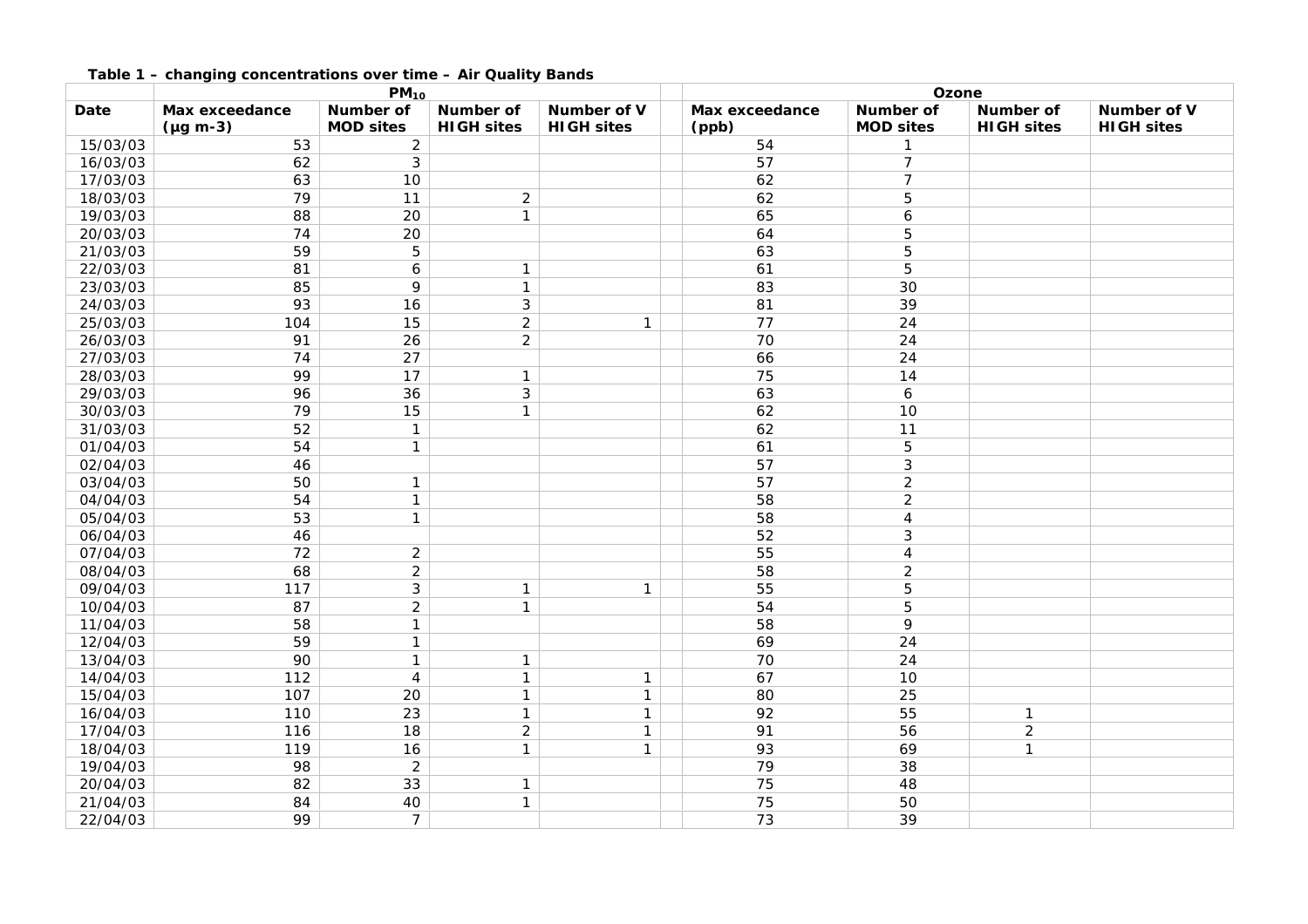| $PM_{10}$ |                                    |                               |                                | Ozone                            |  |                         |                               |                                |                                  |
|-----------|------------------------------------|-------------------------------|--------------------------------|----------------------------------|--|-------------------------|-------------------------------|--------------------------------|----------------------------------|
| Date      | Max exceedance<br>$(\mu g \, m-3)$ | Number of<br><b>MOD sites</b> | Number of<br><b>HIGH sites</b> | Number of V<br><b>HIGH sites</b> |  | Max exceedance<br>(ppb) | Number of<br><b>MOD sites</b> | Number of<br><b>HIGH sites</b> | Number of V<br><b>HIGH sites</b> |
| 23/04/03  | 75                                 | 5                             |                                |                                  |  | -81                     | 50                            |                                |                                  |
| 24/04/03  | 76                                 | $\sim$<br>د                   |                                |                                  |  | 65                      | 30                            |                                |                                  |
| 25/04/03  | 69                                 | 4                             |                                |                                  |  | 61                      |                               |                                |                                  |
| 26/04/03  | 54                                 | ⌒<br>∠                        |                                |                                  |  | 65                      | 18                            |                                |                                  |
| 27/04/03  | 43                                 |                               |                                |                                  |  | 67                      | 44                            |                                |                                  |
| 28/04/03  | 37                                 |                               |                                |                                  |  | 56                      |                               |                                |                                  |
| 29/04/03  | 40                                 |                               |                                |                                  |  | 66                      | 22                            |                                |                                  |
| 30/04/03  | 42                                 |                               |                                |                                  |  | 63                      | 20                            |                                |                                  |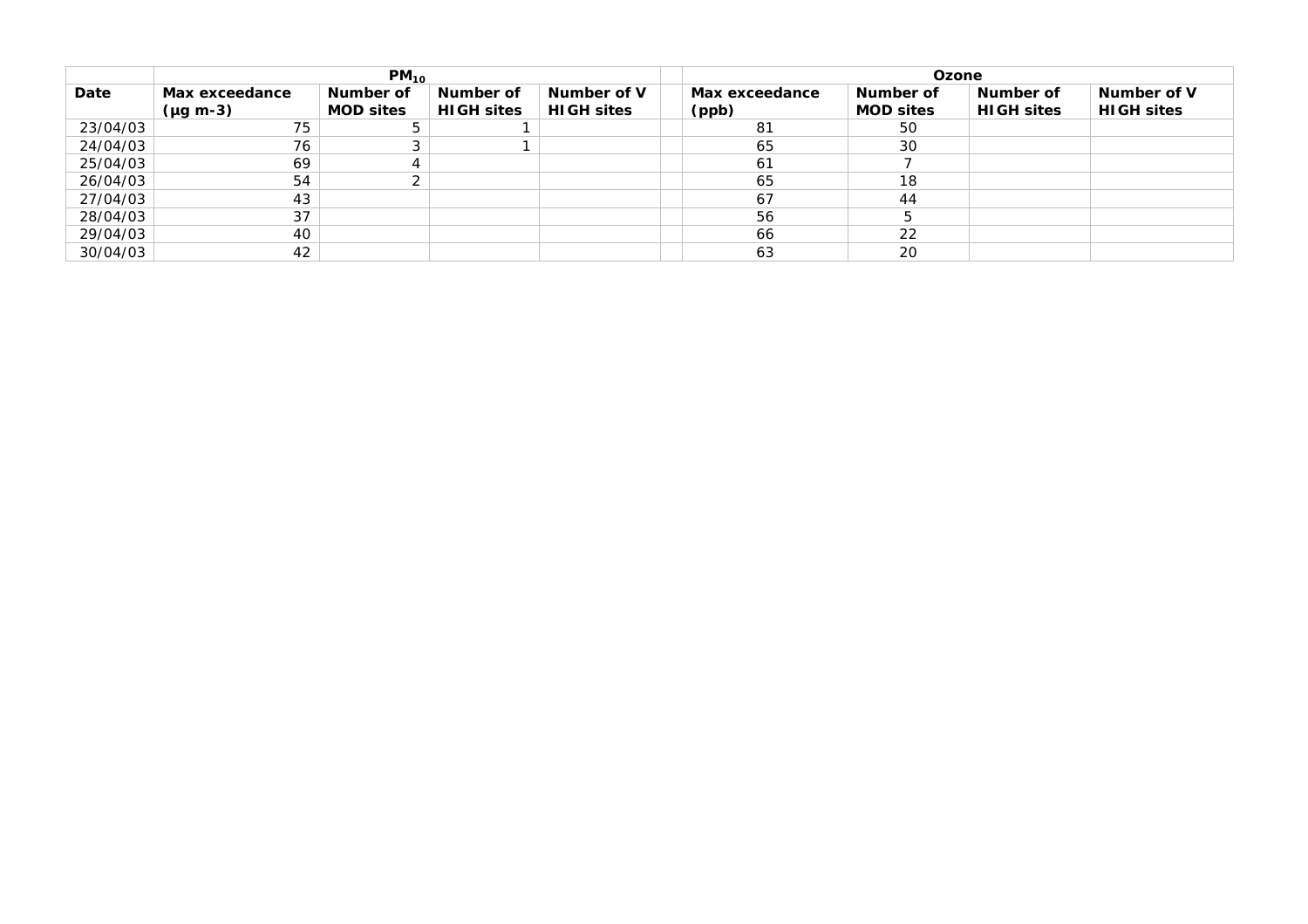## **Table 2 – PM10 site concentrations by band and duration**

| Site                          | Number days             | Number days    | Number days      | Maximum 24 hour                          |
|-------------------------------|-------------------------|----------------|------------------|------------------------------------------|
|                               | <b>MODERATE</b>         | <b>HIGH</b>    | <b>VERY HIGH</b> | running mean ( $\mu$ g m <sup>-3</sup> ) |
| Scunthorpe                    | 31                      | 10             | 5                | 119                                      |
| Leamington Spa                | 9                       | 3              | 1                | 104                                      |
| Thurrock                      | 15                      | $\overline{2}$ | 1                | 117                                      |
| Glasgow Kerbside              | 22                      | 7              |                  | 91                                       |
| Belfast Clara St. (TEOM       | 18                      | 4              |                  | 99                                       |
| equivalent)                   |                         |                |                  |                                          |
| Redcar                        | 11                      | 2              |                  | 94                                       |
| Sheffield Centre              | 12                      | 1              |                  | 80                                       |
| Port Talbot                   | 11                      | 1              |                  | 75                                       |
| London Bloomsbury             | 21                      |                |                  | 70                                       |
| London Marylebone Rd          | 20                      |                |                  | 72                                       |
| <b>Bury Roadside</b>          | 18                      |                |                  | 72                                       |
| Stockton-on-Tees Yarm         | 17                      |                |                  | 67                                       |
| London Bexley                 | 14                      |                |                  | 61                                       |
| London A3 Roadside            | 13                      |                |                  | 67                                       |
| <b>Bradford Centre</b>        | 11                      |                |                  | 73                                       |
| London Eltham                 | 11                      |                |                  | 62                                       |
| London Hillingdon             | 11                      |                |                  | 59                                       |
| Hull Freetown                 | 10                      |                |                  | 63                                       |
| Leeds Centre                  | 9                       |                |                  | 73                                       |
| London N. Kensington          | 9                       |                |                  | 55                                       |
| Manchester Piccadilly         | 9                       |                |                  | 67                                       |
| Wolverhampton Centre          | 9                       |                |                  | 62                                       |
| Wigan Leigh                   | 8                       |                |                  | 61                                       |
| Cardiff Centre                | 7                       |                |                  | 62                                       |
| Haringey Roadside             | 7                       |                |                  | 52                                       |
| <b>Salford Eccles</b>         | $\overline{7}$          |                |                  | 62                                       |
| <b>Birmingham Centre</b>      | $\ddot{\mathbf{6}}$     |                |                  | 60                                       |
| Grangemouth                   | $\ddot{\mathbf{6}}$     |                |                  | 62                                       |
| Aberdeen                      | 5                       |                |                  | 65                                       |
| Blackpool                     | 5                       |                |                  | 57                                       |
| <b>Bristol Centre</b>         | 5                       |                |                  | 62                                       |
| Derry                         | 5                       |                |                  | 69                                       |
| Southampton Centre            | 5                       |                |                  | 59                                       |
| Glasgow Centre                | 4                       |                |                  | 54                                       |
| London Brent                  | 4                       |                |                  | 53                                       |
| Narberth                      | $\overline{\mathbf{4}}$ |                |                  | 67                                       |
| Preston                       | 4                       |                |                  | 71                                       |
| <b>Bolton</b>                 | 3                       |                |                  | 63                                       |
| Portsmouth                    | 3                       |                |                  | 52                                       |
| Swansea                       | $\overline{3}$          |                |                  | 52                                       |
| Wirral Tranmere               | 3                       |                |                  | 59                                       |
| Canterbury                    | $\overline{2}$          |                |                  | 53                                       |
| <b>Coventry Memorial Park</b> | $\overline{2}$          |                |                  | 55                                       |
| Edinburgh Centre              | $\overline{c}$          |                |                  | 67                                       |
| Newcastle Centre              | $\overline{c}$          |                |                  | 55                                       |
| Northampton                   | $\overline{c}$          |                |                  | 56                                       |
| Norwich Centre                | $\overline{2}$          |                |                  | 58                                       |
| Nottingham Centre             | $\overline{2}$          |                |                  | 59                                       |
| Rochester                     | $\overline{c}$          |                |                  | 59                                       |
| Southend-on-Sea               | $\overline{2}$          |                |                  | 54                                       |
| Stockport Shaw Heath          | $\overline{2}$          |                |                  | 54                                       |
| Stoke-on-Trent Centre         | $\mathbf{1}$            |                |                  | 54                                       |
|                               |                         |                |                  |                                          |

\* Belfast Clara Street uses a gravimetric analyser (BAM) – for the purpose of this report, data has been converted to TEOM equivalent to allow comparisons with the other sites in the network.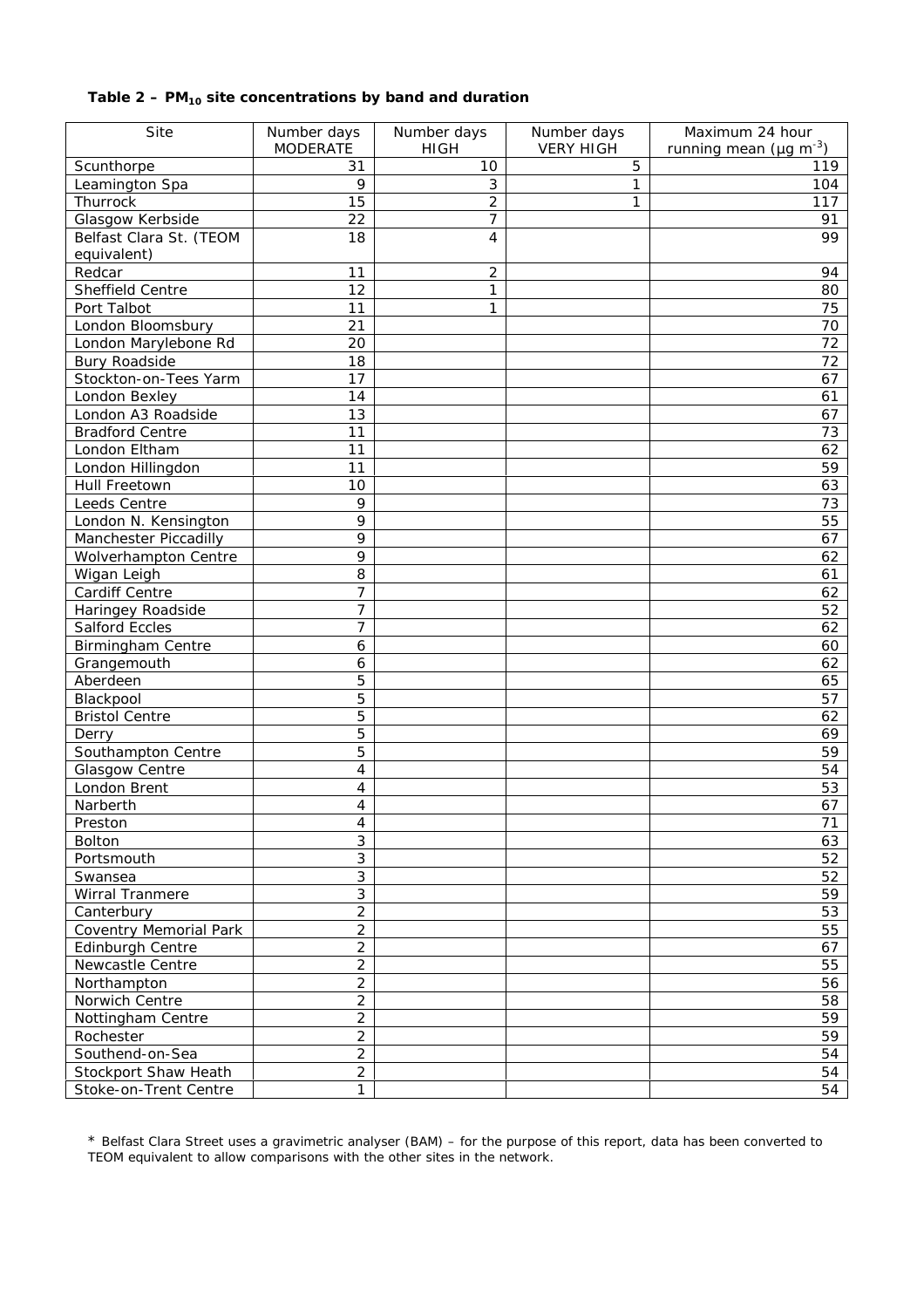## **Table 3 – Ozone site concentrations by band and duration**

| Site                          | Number days      | Number days    | Number days      | Maximum hourly/ 8      |
|-------------------------------|------------------|----------------|------------------|------------------------|
|                               | <b>MODERATE</b>  | <b>HIGH</b>    | <b>VERY HIGH</b> | hourly mean mean (ppb) |
| Harwell                       | 34               | $\overline{c}$ |                  | 93                     |
| Strath Vaich                  | 35               | 1              |                  | 91                     |
| Wigan Leigh                   | 25               | 1              |                  | 92                     |
| Sibton                        | 42               |                |                  | 88                     |
| Bottesford                    | 30               |                |                  | 73                     |
| Yarner Wood                   | 27               |                |                  | 87                     |
| Redcar                        | 26               |                |                  | 65                     |
| Port Talbot                   | 25               |                |                  | 87                     |
| Lullington Heath              | 25               |                |                  | 83                     |
| Northampton                   | 21               |                |                  | 84                     |
| Somerton                      | 21               |                |                  | 85                     |
| Bournemouth                   | 21               |                |                  | 80                     |
| Narberth                      | 20               |                |                  | 85                     |
| Swansea                       | 19               |                |                  | 77                     |
| Wicken Fen                    | 19               |                |                  | 71                     |
| <b>Coventry Memorial Park</b> | 17               |                |                  | 80                     |
| Bolton                        | 17               |                |                  | 80                     |
| St Osyth                      | 17               |                |                  | 72                     |
| Great Dun Fell                | 16               |                |                  | 67                     |
| Blackpool                     | 16               |                |                  | 75                     |
| Aston Hill                    | 16               |                |                  | 75                     |
| Norwich Centre                | 16               |                |                  | 66                     |
| Birmingham East               | 15               |                |                  | 81                     |
| Plymouth Centre               | 15               |                |                  | 66                     |
| Rochester                     | 14               |                |                  | 70                     |
| Leamington Spa                | 14               |                |                  | 79                     |
| Hull Freetown                 | 14               |                |                  | 67                     |
| Glazebury                     | 14               |                |                  | 83                     |
| London Bexley                 | 13               |                |                  | 78                     |
| <b>Bush Estate</b>            | 13               |                |                  | 66                     |
| Derry                         | 13               |                |                  | 72                     |
| Ladybower                     | 13               |                |                  | 80                     |
| London Teddington             | 13               |                |                  | 67                     |
| Thurrock                      | 11               |                |                  | 73                     |
| Portsmouth                    | 11               |                |                  | 67                     |
| <b>Bristol Centre</b>         | 11               |                |                  | 76                     |
| Sandwell West                 | 11               |                |                  | 71                     |
| Bromwich                      |                  |                |                  |                        |
| Southend-on-Sea               | 10               |                |                  | 69                     |
| Salford Eccles                | 10               |                |                  | 78                     |
| Lough Navar                   | 10               |                |                  | 65                     |
| London Eltham                 | 9                |                |                  | 84                     |
| Eskdalemuir                   | 9                |                |                  | 62                     |
| Southampton Centre            | 9                |                |                  | 67                     |
| London N. Kensington          | 9                |                |                  | 65                     |
| London Haringey               | 8                |                |                  | 64                     |
| Wolverhampton Centre          | 8                |                |                  | 71                     |
| London Lewisham               | 8                |                |                  | 73                     |
| <b>Birmingham Centre</b>      | $\overline{7}$   |                |                  | 69                     |
| London Hackney                | $\overline{7}$   |                |                  | 66                     |
| London Southwark              | $\boldsymbol{6}$ |                |                  | 64                     |
| Wirral Tranmere               | 6                |                |                  | 71                     |
| Stoke-on-Trent Centre         | 5                |                |                  | 66                     |
| Rotherham Centre              | 5                |                |                  | 68                     |
| Newcastle Centre              | 5                |                |                  | 63                     |
| London Hillingdon             | 5                |                |                  | 69                     |
| Exeter Roadside               | 5                |                |                  | 59                     |
| Leeds Centre                  | $\overline{5}$   |                |                  | 64                     |
|                               |                  |                |                  |                        |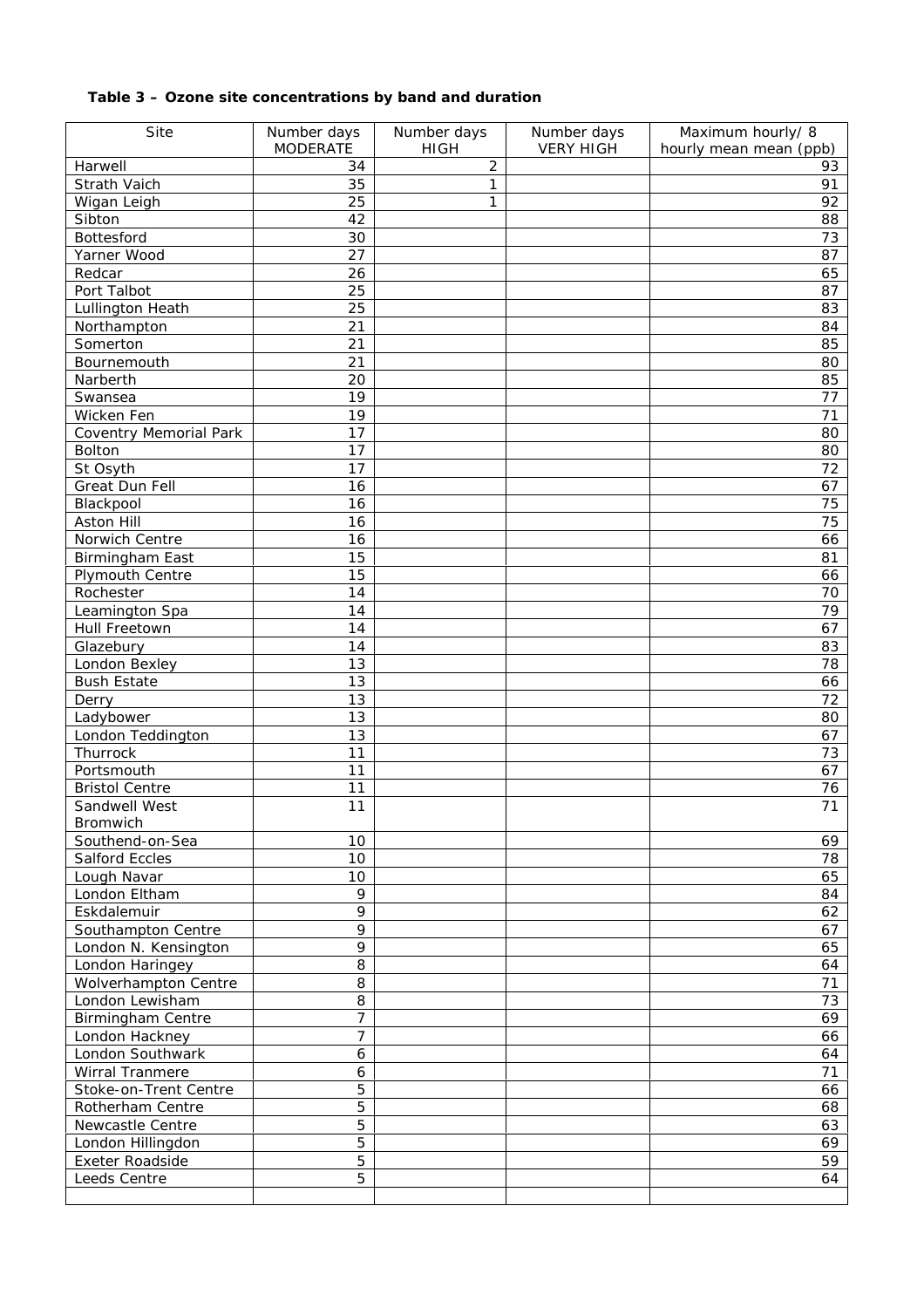| Site                    | Number days     | Number days | Number days      | Maximum hourly/ 8      |
|-------------------------|-----------------|-------------|------------------|------------------------|
|                         | <b>MODERATE</b> | <b>HIGH</b> | <b>VERY HIGH</b> | hourly mean mean (ppb) |
| London Westminster      | 4               |             |                  | 57                     |
| Manchester South        | 4               |             |                  | 61                     |
| Preston                 | 4               |             |                  | 70                     |
| Glasgow Centre          | 4               |             |                  | 58                     |
| Nottingham Centre       | 4               |             |                  | 56                     |
| <b>Sheffield Centre</b> | 4               |             |                  | 58                     |
| Weybourne               | 4               |             |                  | 54                     |
| <b>Barnsley Gawber</b>  | 3               |             |                  | 61                     |
| London Bloomsbury       | 3               |             |                  | 61                     |
| <b>Bradford Centre</b>  | 3               |             |                  | 61                     |
| <b>High Muffles</b>     | 3               |             |                  | 54                     |
| Edinburgh Centre        | 3               |             |                  | 54                     |
| <b>Belfast Centre</b>   | 3               |             |                  | 57                     |
| Cwmbran                 | 2               |             |                  | 52                     |
| London Wandsworth       | 2               |             |                  | 52                     |
| Manchester Piccadilly   | $\overline{2}$  |             |                  | 56                     |
| Cardiff Centre          | 2               |             |                  | 53                     |
| London Marylebone Rd    | 1               |             |                  | 65                     |

# **Table 4 - Overall pollution episode summary**

| Band (index)         | Number of days |  |  |
|----------------------|----------------|--|--|
| Very high (index 10) |                |  |  |
| High (index 7-9)     | 15             |  |  |
| Moderate (index 4-6) | 25             |  |  |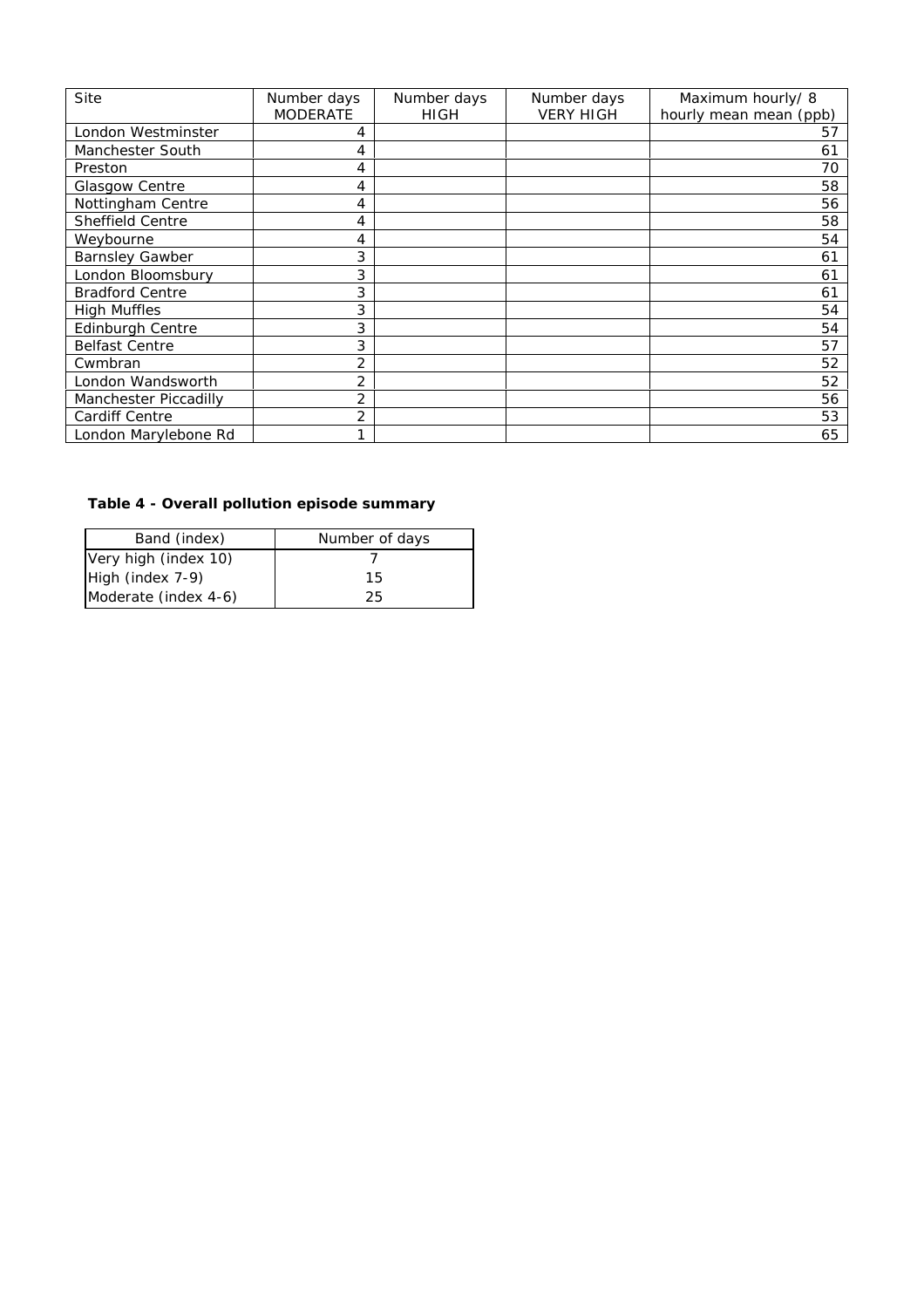

**Figure 1- 24 hour running mean concentrations of PM10 at all sites exceeding HIGH band and above**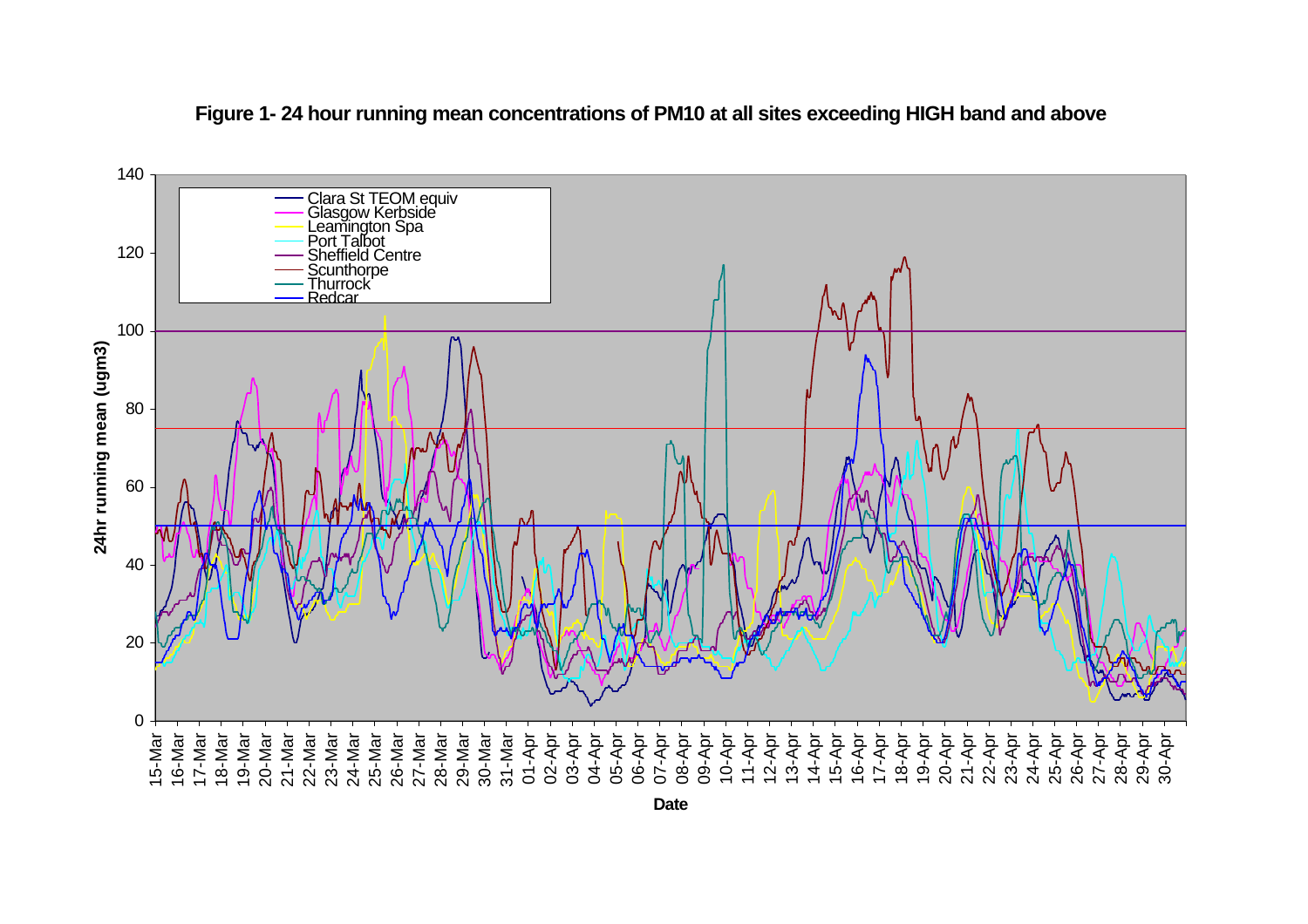

## **Figure 2 - Hourly mean concentrations of ozone at all sites exceeding HIGH band and above**

**Date**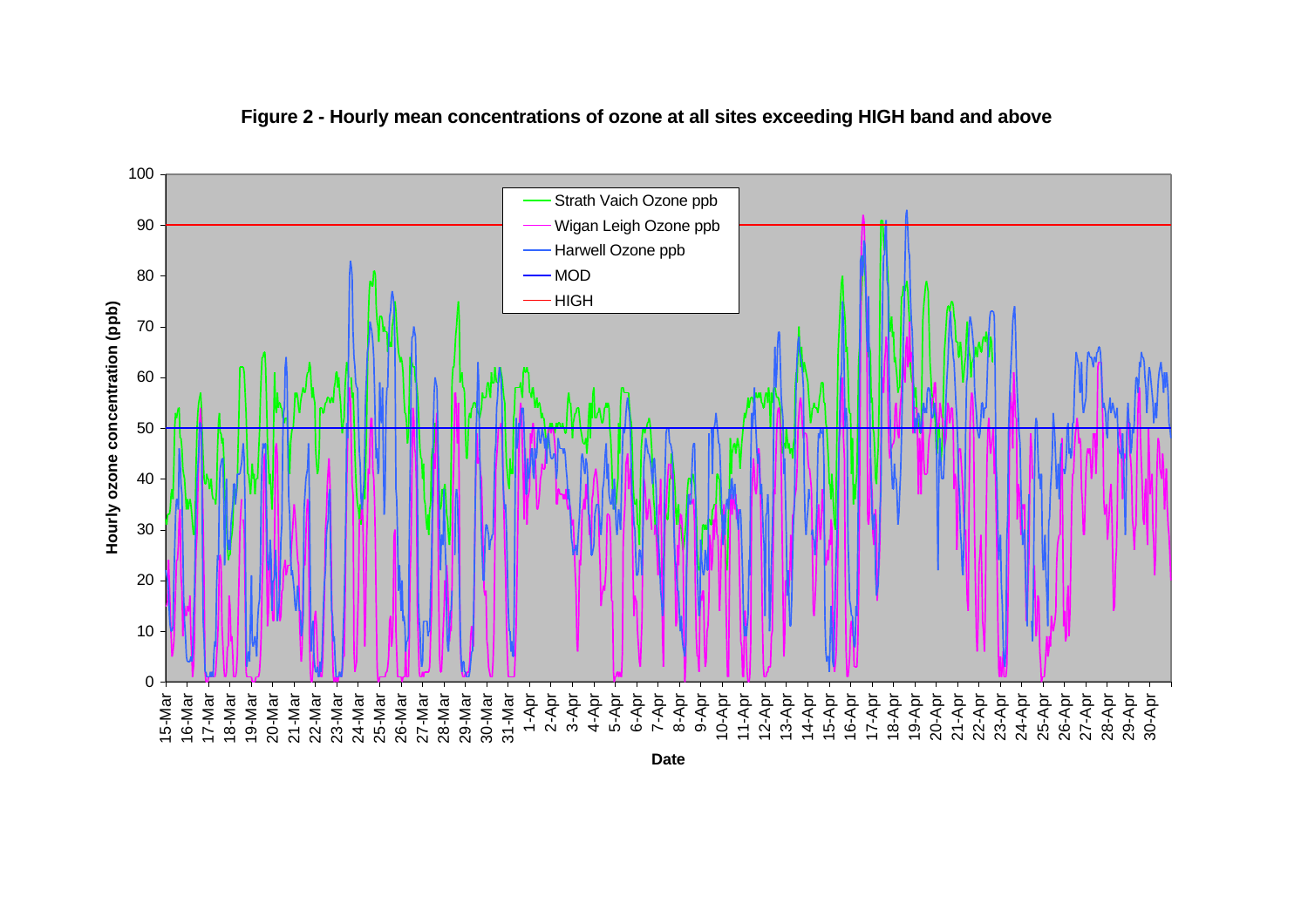

## **Figure 3 – Four day forecast back trajectories UK, 16th March 2003**

**Figure 4 – Four day forecast back trajectories UK, 21st March 2003**

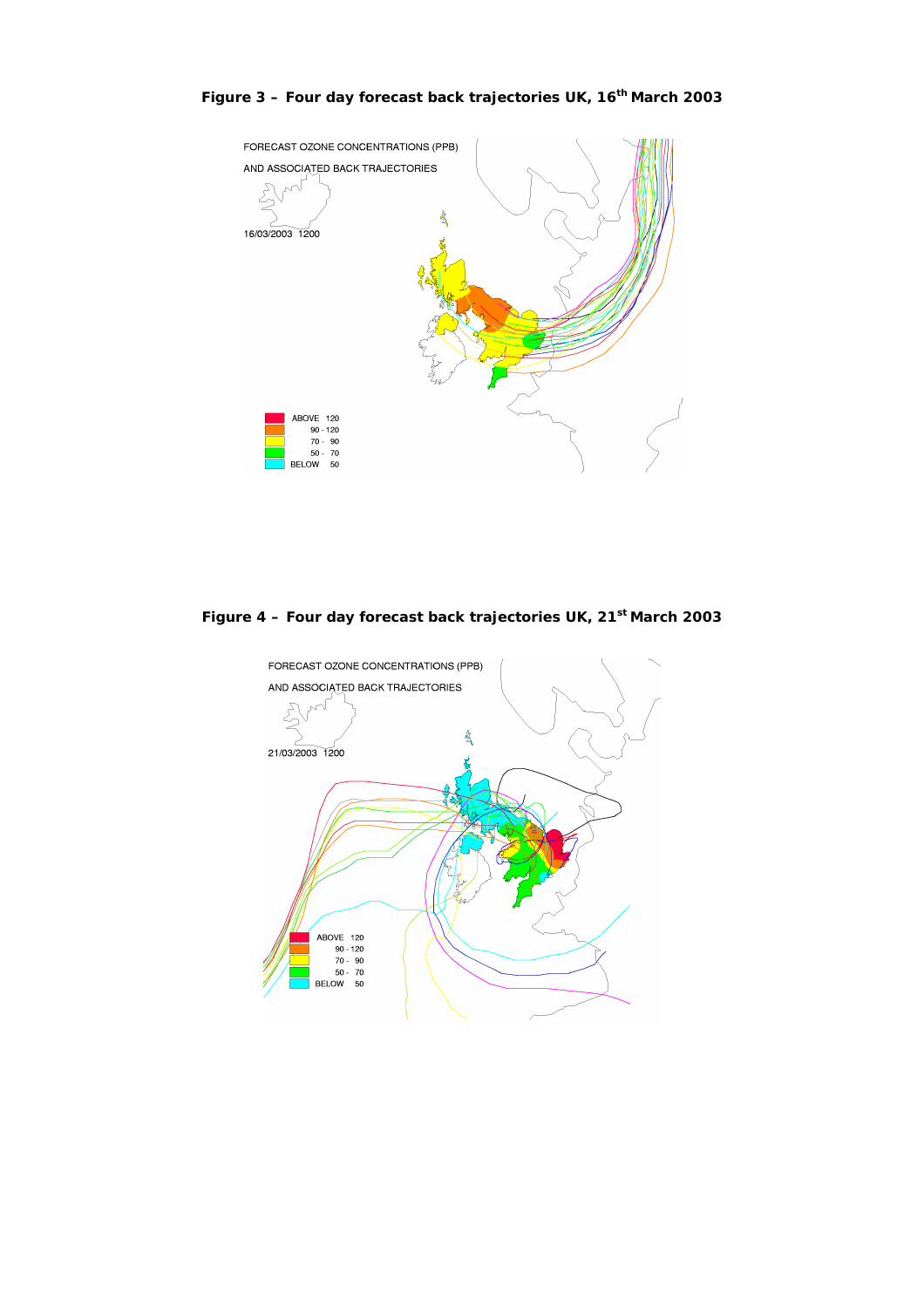

**Figure 5 – Four day forecast back trajectories UK, 22nd March 2003**

**Figure 6 – Four day forecast back trajectories UK, 25th March 2003**

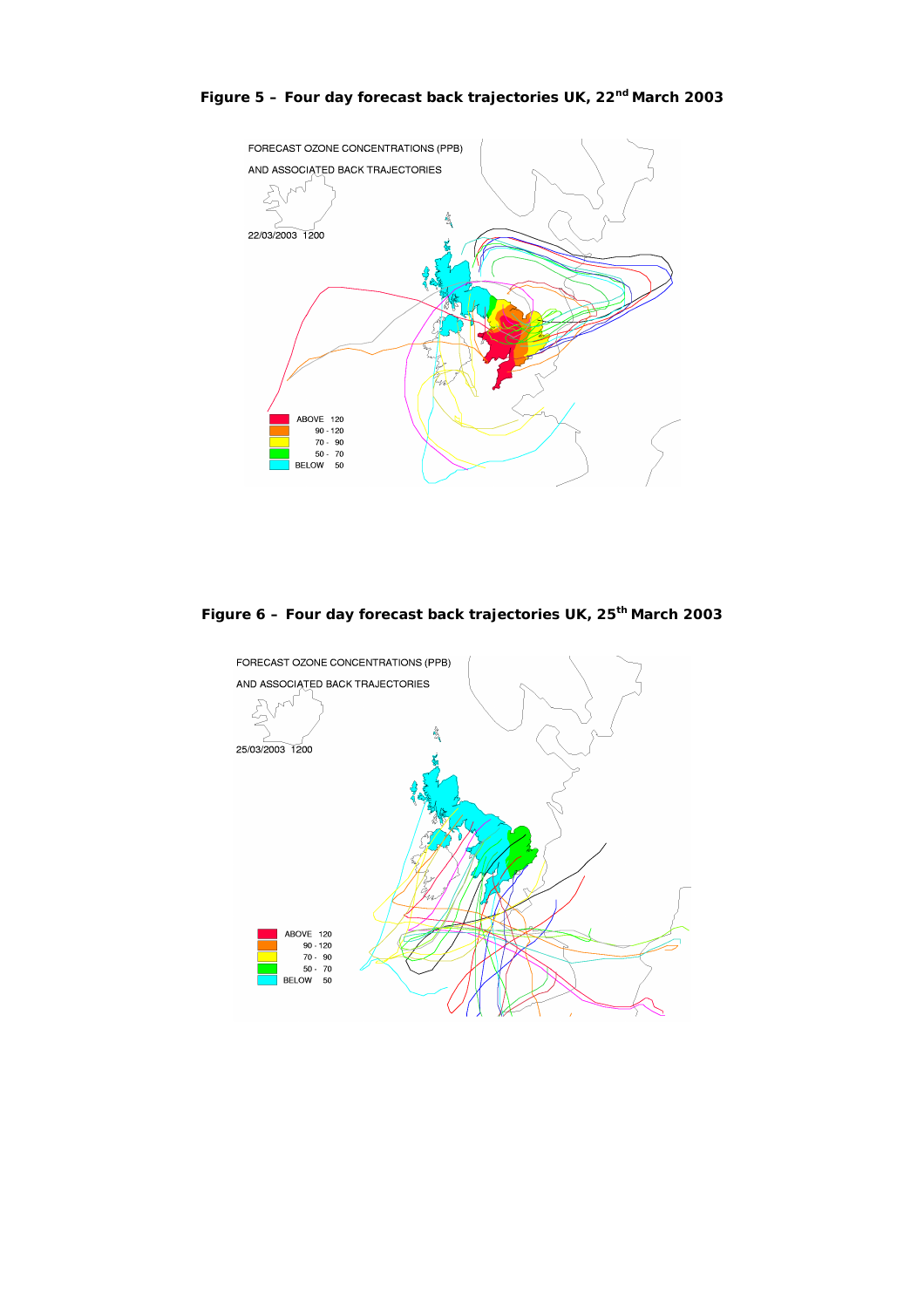

**Figure 7 – Four day forecast back trajectories UK, 31st March 2003**

**Figure 8 – Four day forecast back trajectories UK, 5th April 2003**

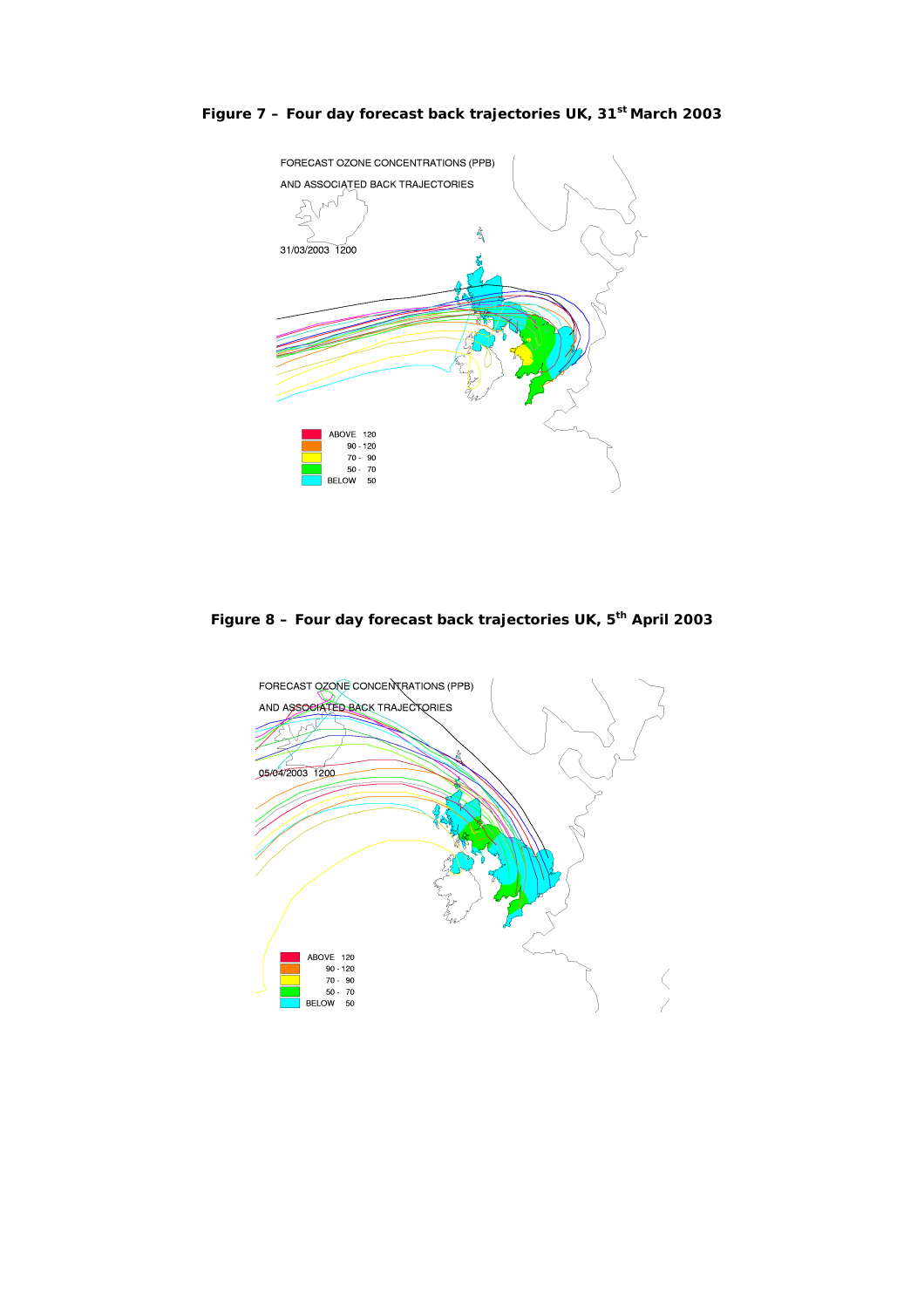

**Figure 10 – Four day forecast back trajectories UK, 14th April 2003**